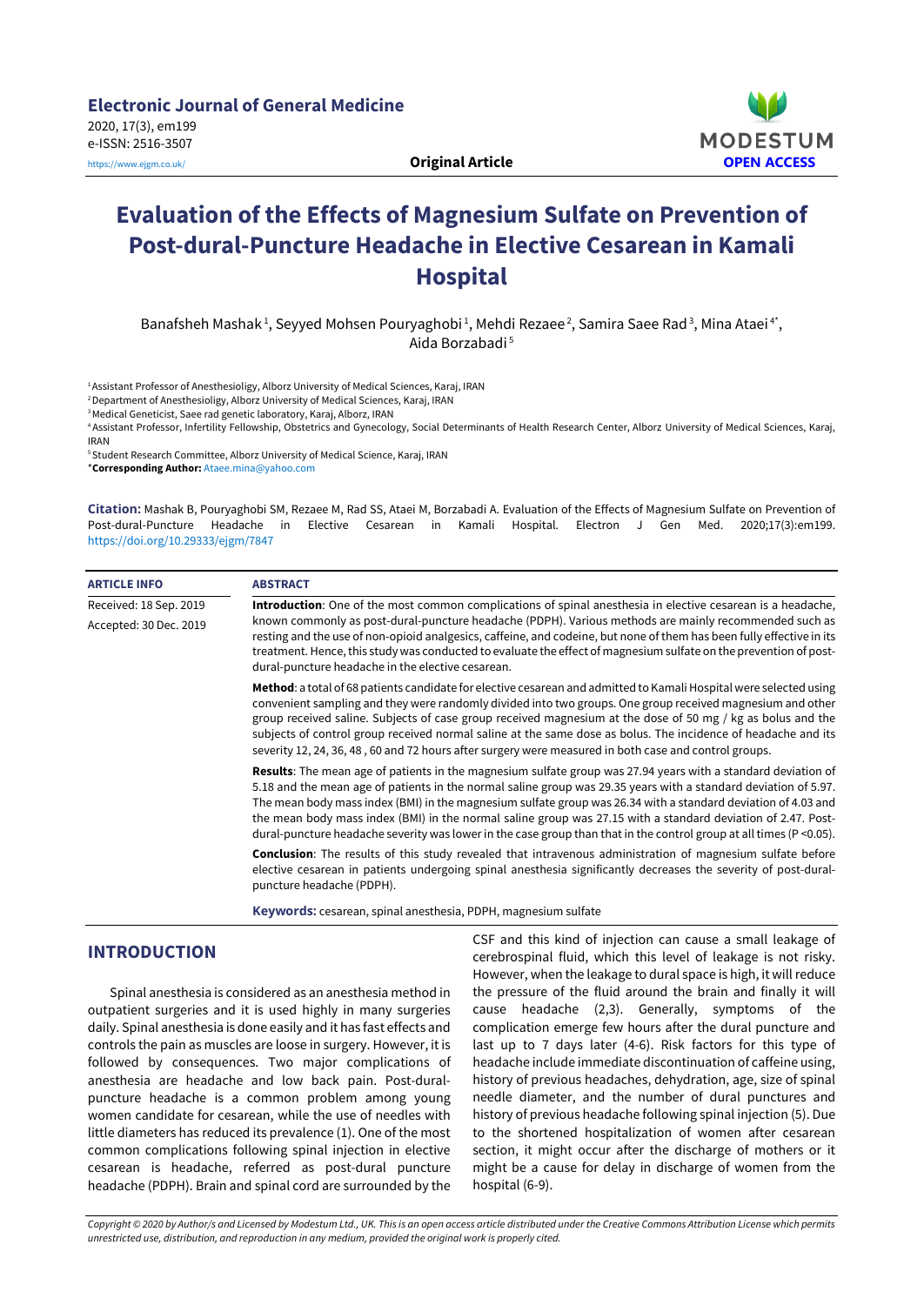Any dural leakage can lead to PDPH and this headache can be spontaneous or due to medical interventions. This headache can occur up to 24 hours after spinal. The rate of this headache is highest among people aged 18-30 years and lowest among children younger than 13 and people older than 60 years (10,11). Its rate is also more in people with low BMI than that in obese people. Rest, treatment with fluid, caffeine, synthetic form of adrenocorticotropic, sumatriptan, injection of Dextran and saline 9% in spinal space, blood patch and morphine injection are among the treatments investigated (12- 15).

Magnesium is the second intracellular cation in terms of rate and it is required for activity of most of the enzyme systems. It also plays a major role in the neuro-chemical transmission muscle stimulation (16, 17). Magnesium sulfate reduces muscle contraction and blocks peripheral neuromuscular transmission by reducing the release of acetylcholine at the neuromuscular junctions. It also has analgesic effect by blocking NMDA receptors (18-22). The positive effect of the intravenous magnesium sulfate in reducing migraine headaches has been proven in several studies and it has been shown that unlike other drugs prohibited during pregnancy, it is an appropriate drug (23,24). CACNA1A is one of the known genes in the molecular pathway of magnesium sulfate. It is the first gene known in familial migraine (25-28). Given the incidence of mental and psychological problems as well as the increased hospital costs in patients with this complication and the lack of definite prevention methods for these types of headaches and the results of previous studies on the effect of magnesium sulfate on migraine headache treatment, the present study was conducted with the aim of evaluating the effect of magnesium sulfate on the prevention of post-dural-puncture headache in elective cesarean section surgery in Kamali Hospital (29-32).

#### **METHODOLOGY**

The present study was conducted in vitro. After obtaining the consent of the subjects and giving adequate information for patients, 68 candidates candidate for elective cesarean section were selected using convenient sampling method and were randomly divided into two groups. Exclusion criteria included known allergy to one of the drugs studied, severe kidney, liver, and heart failure, severe obesity BMI> 35, neuromuscular diseases, lumbar disc disease, history of neuropathy, use of opioid or painkiller 3 days before study, consumption of calcium channel blockers, problem in spinal block and spinal anesthesia more than two times in preoperation visit. Subjects of case group received magnesium at dose of 50 mg / kg as bolus and the subjects of the control group received normal saline at same dose as bolus. The incidence of headache and its severity 12 hours, 24 hours, 36 hours, 48 hours, 60 hours and 72 hours after surgery were

**Table 1.** Frequency of VAS score at hour 12 in the magnesium sulfate group based on age

| score | N(% )       | Age mean (SD)  | P value |
|-------|-------------|----------------|---------|
| 0     | (64.7%) 22  | $(5.02)$ 27.82 |         |
| C     | $(8.8\%)$ 3 | $(7.09)$ 26.33 |         |
| 3     | $(8.8\%)$ 3 | $(2.89)$ 32.67 |         |
| 4     | $(5.9\%)$ 2 | $(7.07)$ 29.00 | 0.687   |
| 5     | $(8.8\%)$ 3 | $(6.51)$ 26.67 |         |
|       | $(2.9\%) 1$ | (-) 23.00      |         |

**Table 2.** Frequency of VAS score at hour 12 in the magnesium sulfate group based on BMI

| score        | N (%)       | <b>BMI mean (SD)</b> | P value |
|--------------|-------------|----------------------|---------|
| 0            | (64.7%) 22  | $(3.80)$ 25.55       |         |
| <sup>2</sup> | $(8.8\%)$ 3 | $(7.10)$ 27.20       |         |
| 3            | $(8.8\%)$ 3 | $(3.03)$ 25.50       |         |
| 4            | $(5.9\%)$ 2 | $(6.08)$ 28.60       | 0.469   |
| 5            | $(8.8\%)$ 3 | $(1.42)$ 30.07       |         |
|              | (2.9%) 1    | (-) 28.10            |         |

measured in both case and control groups. Required information will be collected according to project objectives by using a questionnaire that includes demographic information and recording events related to the project. Pain ruler will be used to measure pain severity. In order to determine the severity of pain in people, VAS method is commonly used. For this purpose, the individual is asked to specify the severity of pain in a part of the affected body by selecting a number between 1 and 10 or selecting one of the options of no pain, mild pain, average pain, severe pain, the most severe pain. Chisquare and Wilcoxon tests with a significance level of less than 0.05 are used for data analysis. Statistical analysis is performed using SPSS 22 software.

#### **RESULTS**

The VAS score at the end of 12 hours in the magnesium sulfate group based on age (**Table 1**) showed that there was no significant difference in the chi-square test (P value = 0.687).

VAS score at hour 12 in the magnesium sulfate group based on BMI (**Table 2**) showed that there was no significant difference in the chi-square test (P value 0.469).

VAS score at hour 12 in the magnesium sulfate group based on education level (**Table 3**) showed that there was no significant difference in the chi-square test (P value= 0.111).

Then, normal saline group was examined. VAS score at hour 12 based age in **Table 4** showed that there was no significant difference in chi-square test (P value=0.622).

**Table 3.** Frequency of VAS score at hour 12 in the magnesium sulfate group based on education level

| score | N(%)          | illiterate  | <b>Below diploma</b> | diploma       | academic    | P value |
|-------|---------------|-------------|----------------------|---------------|-------------|---------|
|       | $(64.7\%)$ 22 | $(4.5\%)$ 1 | $(45.5\%)$ 10        | $(45.5\%)$ 10 | $(4.5\%)$ 1 |         |
|       | $(8.8\%)$ 3   | $(0\%) 0$   | (100%) 3             | $(0\%)$ 0     | $(0\%)$ 0   |         |
|       | $(8.8\%)$ 3   | $(66.7%)$ 2 | $(33.3\%) 1$         | $(0\%)$ 0     | $(0\%)$ 0   |         |
|       | $(5.9\%)$ 2   | $(0\%)$ 0   | $(0\%)$ 0            | (100%) 2      | $(0\%)$ 0   | 0.111   |
|       | $(8.8\%)$ 3   | $(0\%) 0$   | $(33.3\%) 1$         | $(66.7%)$ 2   | $(0\%)0$    |         |
|       | (2.9%) 1      | $(0\%) 0$   | (100%) 1             | $(0\%)$ 0     | $(0\%)$ 0   |         |
|       |               |             |                      |               |             |         |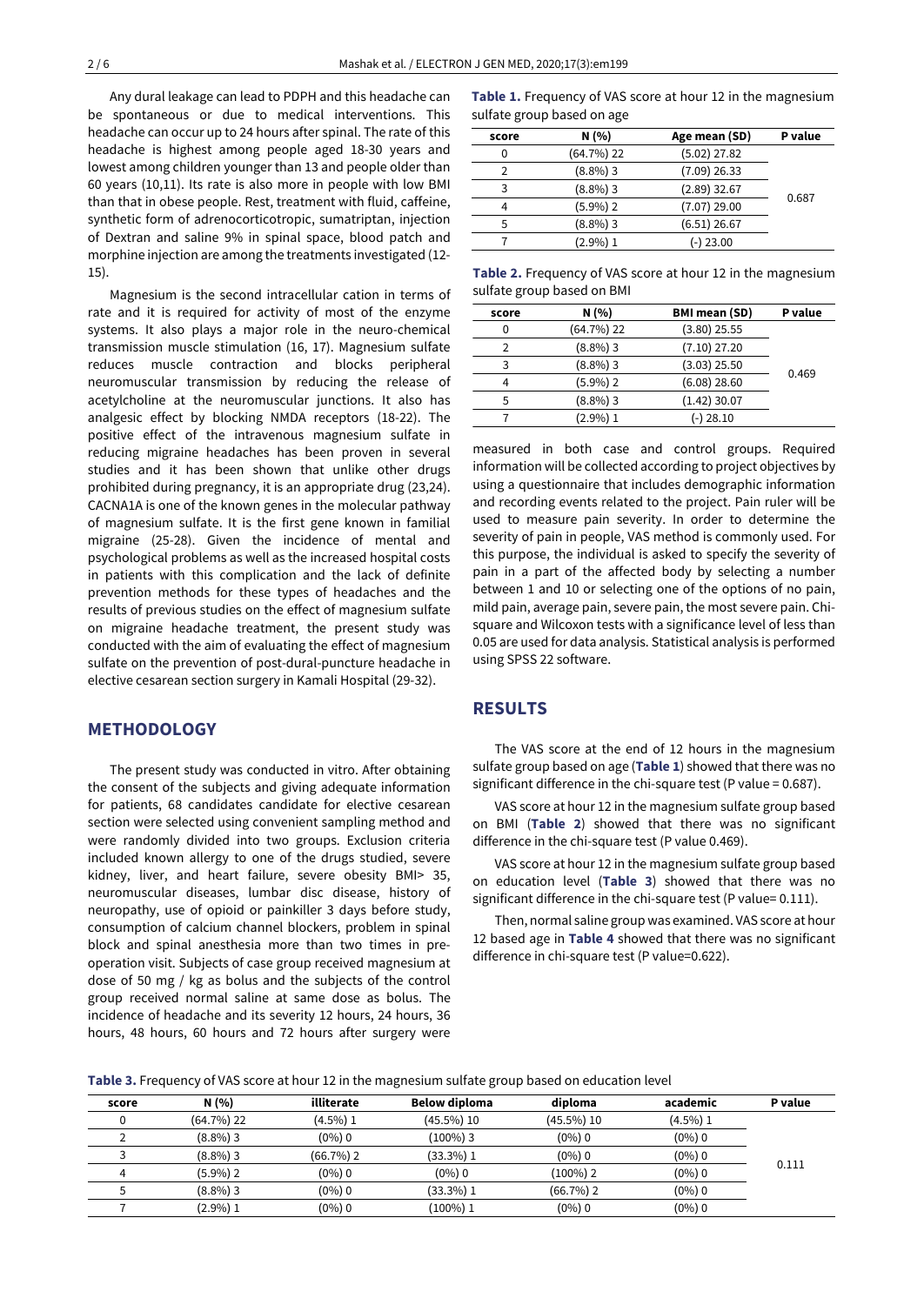**Table 4.** Frequency of VAS score at hour 12 in normal saline group based on age

| score | N (%)         | Age mean (SD)  | P value |
|-------|---------------|----------------|---------|
| 0     | $(14.7%)$ 5   | $(6.69)$ 30.20 |         |
|       | $(2.9\%) 1$   | $(-)37.00$     |         |
|       | $(17.6\%)$ 6  | $(2.88)$ 31.50 | 0.622   |
| 3     | $(35.3\%)$ 12 | $(5.98)$ 27.92 |         |
|       | $(29.4\%)$ 10 | $(7.04)$ 28.60 |         |

**Table 5.** Frequency of VAS score at hour 12 in normal saline group based on BMI

| score | N (%)         | <b>BMI mean (SD)</b> | P value |
|-------|---------------|----------------------|---------|
| 0     | $(14.7%)$ 5   | $(1.29)$ 26.20       |         |
|       | $(2.9\%)$ 1   | $(-)$ 26.30          |         |
|       | $(17.6\%)$ 6  | $(2.23)$ 26.52       | 0.810   |
| 3     | $(35.3\%)$ 12 | $(3.12)$ 27.65       |         |
| Δ     | (29.4%) 10    | $(2.40)$ 27.51       |         |

**Table 7.** Comparison of mean age and BMI in two groups

| Mean (SD)                  |                        |         |  |  |  |
|----------------------------|------------------------|---------|--|--|--|
| Magnesium<br>sulfate group | Normal saline<br>group | P value |  |  |  |
| $(5.18)$ 27.94             | $(5.97)$ 29.35         | 0.285   |  |  |  |
| $(4.03)$ 26.34             | $(2.47)$ 27.15         | 0.289   |  |  |  |
|                            |                        |         |  |  |  |

**Table 8.** Comparison of patients' education level in two groups

| Variable      | Magnesium sulfate Normal saline<br>group | group         | P value |
|---------------|------------------------------------------|---------------|---------|
| illiterate    | $(8.8\%)$ 3                              | $(0\%)$ 0     |         |
| Below diploma | $(47.1\%)$ 16                            | $(41.2\%)$ 14 | 0.135   |
| diploma       | $(41.2\%)$ 14                            | $(55.9\%)$ 19 |         |
| Academic      | $(2.9\%) 1$                              | $(2.9\%) 1$   |         |

**Table 9.** Comparison of mean VAS scores between the two groups at different times

| Mean (SD)          |                            |                               |         |  |
|--------------------|----------------------------|-------------------------------|---------|--|
| <b>Mean score</b>  | Magnesium<br>sulfate group | <b>Normal saline</b><br>group | P value |  |
| Hour <sub>12</sub> | (2.02) 1.32                | (1.34) 2.61                   | 0.004   |  |
| Hour <sub>24</sub> | (1.88) 1.17                | $(1.32)$ 2.58                 | 0.002   |  |
| Hour 36            | (1.35) 0.55                | $(1.66)$ 2.11                 | 0.002   |  |
| Hour <sub>48</sub> | (0.78) 0.23                | (1.64) 1.97                   | 0.000   |  |
| Hour <sub>60</sub> | (0.51) 0.08                | (1.71) 1.73                   | 0.000   |  |
| Hour <sub>72</sub> | (0.17) 0.02                | (1.71) 1.73                   | 0.000   |  |

VAS score at hour 12 in the normal saline group according to BMI (**Table 5**) showed that there was no significant difference in the chi-square test (P value = 0.810).

VAS score at hour 12 in the normal saline group based on education level (**Table 6**) showed that there was no significant difference in the chi-square test (P value = 0.531).

Then, age and body mass index of patients were compared in two groups (**Table 7**). Paired t- test showed no significant difference between them.

Then, the education level of the patients in the two groups was compared (**Table 8**). Wilcoxon test showed no significant difference between them.

Then, the mean VAS scores of patients were compared at hours 12, 24, 36, 48, 60 and 72 after surgery in the two groups (**Table 9**). Wilcoxon test showed a significant difference between the two groups in this regard (P value < 0.05).

#### **DISCUSSION**

The results of the present study showed that the infusion of magnesium sulfate in patients undergoing cesarean section with spinal anesthesia reduced the incidence and severity of the headache (33). However, the mechanism of action of this effect is not known. However, it seems that interference with calcium channels and NMDA receptors to play an important role in this analgesic effect (34,35). Studies have shown that calcium channel blockers increase opioids analgesics in cancer patients treated with morphine (36). As the entry of calcium into cell releases neurotransmitters and other pain-causing cases, the analgesic effect of calcium channel blockers can be due to increased pain threshold due to interference with the entry of calcium into cell (37,38).

In addition, NMDA, which is an amino acid receptor and responsible for the transmission of stimuli through synapses and the junction of stimulating amino acids, such as glutamate and weakening molecules such as ketamine and magnesium, it can bind to an ion channel permeable to potassium and calcium. Magnesium inhibits the voltage-dependent flows through this receptor (39).

Accordingly, magnesium can have a preventive effect on pain before the onset of stimulation induced by surgery. Preventive analgesia can be useful for patient by preventing the formation of the central sensitization process or what occurs as a result of incision or inflammation or both of them. Many studies have shown that the need for analgesic drugs decreases with the administration of magnesium. The results of this study are similar to those of previous studies. However, most studies have focused on the effectiveness of magnesium in general anesthesia and few studies have been conducted to investigate its effect during spinal anesthesia.

Davoudi et al. (2012) carried out a research to investigate the effect of magnesium sulfate on the prevention of postoperative pain following spinal anesthesia in patients undergoing a cesarean section. In this research, 68 patients undergoing elective cesarean section were divided into two equal groups and one group received intravenous magnesium sulfate at a dose of 50 mg / kg as bolus and 10 mg / kg as a continuous infusion during surgery and the control group received normal saline at the same dose. The results revealed

**Table 6.** Frequency of VAS score at hour12 in normal saline group based on education level

| score | N(%)         | illiterate | <b>Below diploma</b> | diploma     | academic  | P value |
|-------|--------------|------------|----------------------|-------------|-----------|---------|
|       | $(14.7\%)$ 5 | (0%) 0     | (80%) 4              | (20%)1      | $(0\%)$ 0 |         |
|       | $(2.9\%)$ 1  | $(0\%)$ 0  | $(0\%) 0$            | $(100\%)1$  | $(0\%)$ 0 |         |
|       | $(17.6\%)$ 6 | $(0\%)$ 0  | (50%) 3              | $(50\%)$ 3  | $(0\%)$ 0 | 0.531   |
|       | (35.3%) 12   | $(0\%)$ 0  | (33.3%) 4            | $(66.7%)$ 8 | $(0\%)$ 0 |         |
|       | (29.4%) 10   | (0%) 0     | (30%) 3              | (60%) 6     | (10%) 1   |         |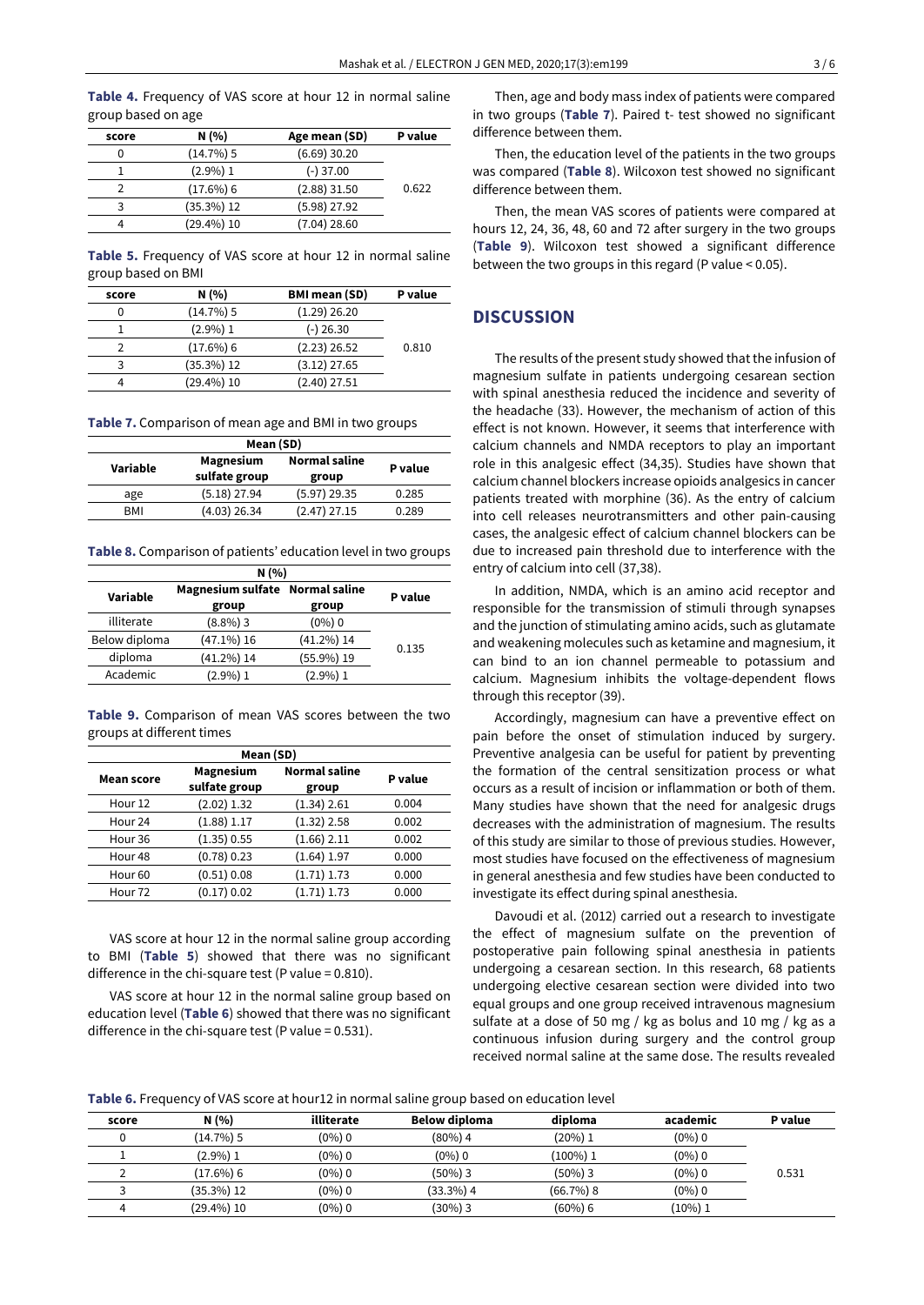that intravenous injection of magnesium sulfate during cesarean section in patients undergoing spinal anesthesia reduced postoperative analgesic consumption and relieved postoperative pain (41).

The research conducted by Mavuromatti and Wolf also emphasized that magnesium sulfate as bolus and infusion reduces the need for analgesics and anesthesia drugs during surgery and improves the postoperative analgesia (7,12).

In another study conducted by Howang et al (2010), results showed that pain severity decreased following the administration of magnesium sulfate in patients undergoing spinal anesthesia. In this study, the severity of pain was higher in the magnesium-receiving group than that of the control group 4, 24, and 48 hours after the surgery (13,42). In the present study, the severity of pain was significantly lower in the magnesium sulfate group than that in the control group at all times. However, some studies suggest that magnesium administration near the surgery had little effect on the postoperative pain, while these studies have used low sample size (5,6). Kotler et al (2005) also conducted a study to compare magnesium of CSF fluid and plasma in patients who had postdural-puncture headache and the patients without headache (43). The results of the study revealed no significant difference between CSF and plasma magnesium levels of the two groups (14). However, the results of most studies in this area confirm the effectiveness of magnesium sulfate in preventing and reducing the severity of pain after spinal anesthesia.

## **CONCLUSION**

The results of this study showed that intravenous administration of magnesium sulfate before elective cesarean section in patients undergoing spinal anesthesia significantly decreases the severity of post-dural-puncture headache (PDPH). Conducting a research with a larger sample size and evaluating the effectiveness of magnesium sulfate on other complications after cesarean section with spinal anesthesia such as shivering, itching, hot flushes, and nausea and vomiting in patients and investigating the rate of complications of magnesium sulfate administration in this group can confirm and complete our research results on the selection of this drug in preventing consequences of spinal anesthesia.

# **ACKNOWLEDGEMENT**

Researcher appreciated Clinical Research Development Center of Kamali Hospital in Alborz University of Medical Sciences*.*

# **REFERENCES**

- 1. Ryu JH, Sohn IS, Do SH. Controlled hypotension for middle ear surgery: A comparison between remifentanil and magnesium sulfate. Br J Anaesth 2009;103(4):490-5. <https://doi.org/10.1093/bja/aep229> PMid:19687032
- 2. James MF. Clinical use of magnesium infusions in anesthesia. Anesth Analg 1992;74:129-36. [https://doi.org/](https://doi.org/10.1213/00000539-199201000-00021) [10.1213/00000539-199201000-00021](https://doi.org/10.1213/00000539-199201000-00021) PMid:1734773
- 3. Wildev-Smith O, Hoffman A, Borgeat A, Rifat K. Fentanyl or magnesium analgesic supplementation of analgesic requirement. Anesthesiology 1992;77:208. [https://doi.org/](https://doi.org/10.1097/00000542-199209001-00208) [10.1097/00000542-199209001-00208](https://doi.org/10.1097/00000542-199209001-00208) PMid:1632534
- 4. Miller RD. Miller's Anesthesia text book. 7th ed. Vol 2. New York: Churchill Livingstone, 2010:2757-9.
- 5. Bhatia A, Kashyap L, Pawar DK, Trikha A. Effect of intra operative magnesium infusion on perioperative analgesia in open choleoystectomy. J Clin Anesth 2004;16(4):262-5. <https://doi.org/10.1016/j.jclinane.2003.08.012> PMid:15261316
- 6. Dubé L, Granry JC. The therapeutic use of magnesium in anesthesiology, intensive care and emergency medicine: a review. Can J Anaesth 2003; 50(7):732-46. [https://doi.org/](https://doi.org/10.1007/BF03018719) [10.1007/BF03018719](https://doi.org/10.1007/BF03018719) PMid:12944451
- 7. Woolf CJ, Thompson SWN. The introduction and maintenance of central sensitization is dependent on Nmethyl D-aspartic acid receptor activation: implications for the treatment of post-injury pain and hypersensitivity states. Pain 1991;44:293-9. [https://doi.org/10.1016/0304-](https://doi.org/10.1016/0304-3959(91)90100-C) [3959\(91\)90100-C](https://doi.org/10.1016/0304-3959(91)90100-C)
- 8. Seyhan TO, Tugrul M, Sungur MO, Kayacan S, Telci L, Pembeci K, et al. Effects of three different dose of magnesium on propofol requirements, haemodynamic variable and post oprative pain relief in gynaecological surgery. Br J Anaesth 2006;96(2):247-52. [https://doi.org/](https://doi.org/10.1093/bja/aei291) [10.1093/bja/aei291](https://doi.org/10.1093/bja/aei291) PMid:16311277
- 9. James MF. Magnesium an emeging drug in anaesthesia. Br J Anaesth 2009;103:465-7. [https://doi.org/10.1093/](https://doi.org/10.1093/bja/aep242) [bja/aep242](https://doi.org/10.1093/bja/aep242) PMid:19749114
- 10. Cizmecip, Ozkose Z. Magnesium sulfate as an adjuvant to total intravenous anesthesia in septorhinoplasty. Anesthetic Plast Surg 2007;31(2):167-73. [https://doi.org/](https://doi.org/10.1007/s00266-006-0194-5) [10.1007/s00266-006-0194-5](https://doi.org/10.1007/s00266-006-0194-5) PMid:17437152
- 11. Davoudi M, Tahmasebi R, Zolhavareih SM. Evaluation ofthe Effect of Intravenous Magnesium Sulfate on Postoperative Pain after Cesarean Section under Spinal Anesthesia. Sci J Hamadan Univ Med Sci 2013;19(4):20-6.
- 12. Mavrommati PD, Gubopoulou ZT. The perioperative infusion of low doses of magnesium sulfate reduces analgesic requirements in patients undergoing abdominal hernioplasty. Sci Direct 2004;3-4:81-7. [https://doi.org/](https://doi.org/10.1016/j.acpain.2004.01.002) [10.1016/j.acpain.2004.01.002](https://doi.org/10.1016/j.acpain.2004.01.002)
- 13. Hwang JY, Na HS, Jeon YT, Ro YJ, Kim CS, Do SH. Infusion of magnesium sulfate during spinal anesthesia improves postoperative analgesia. Br J Anaesth 2010;104(1):89-93. <https://doi.org/10.1093/bja/aep334> PMid:19933175
- 14. Ryo JH, Kong MH, Park KS, Do SH. Effect of magnesium sulfate on intraoperative anesthetic requirements and postoperative analgesia in gynaecology patients receiving total intravenous anaesthesia. Br J Anaesth 2008;100(3):397-403. <https://doi.org/10.1093/bja/aem407> PMid:18276652
- 15. Yadollahi P, Khalajinia Z, Khormaei F. Cultural differences in perception of labor pain without considering to painless technique. Journal of Advanced Pharmacy Education & Research, 2018;8(S2):9-14.
- 16. Yadollahi P, Taghizdeh Z, Ebadi A. A comprehensive description of delivery pain using a qualitative approach. Journal of Advanced Pharmacy Education & Research, 2018;8(S2):59-63.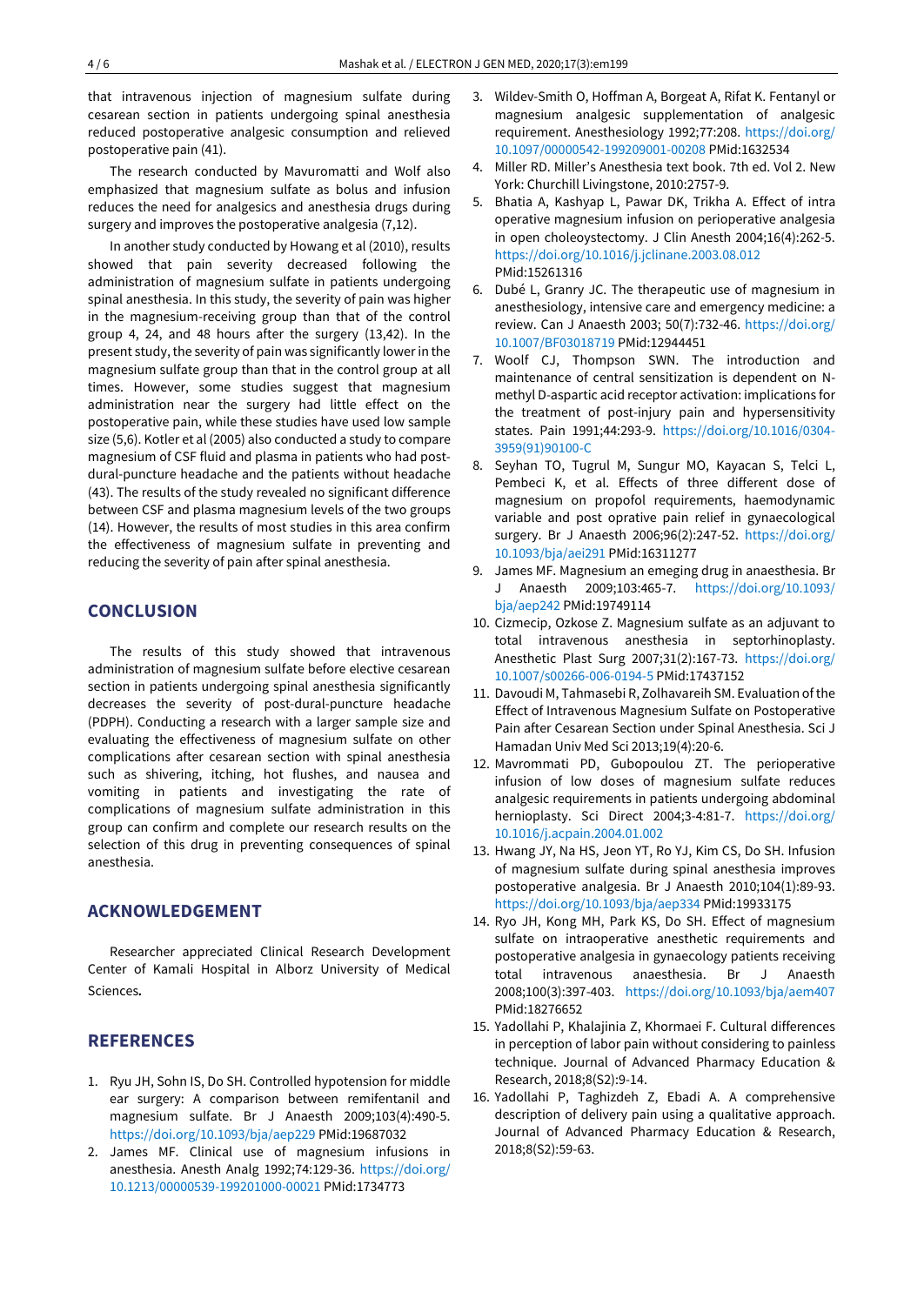- 17. Khorasani Baghini F, Khosravani M, Amiri A. Evaluation of the effect of the provided training in delivery preparation classes on awareness and attitude of pregnant mothers toward delivery type in Razi Hospital of Saravan. Revista Latinoamericana de Hipertension, 2018;13(6):534-7.
- 18. Khorasani Baghini F, Khosravani M, Amiri A. Evaluation of the effect of the provided training in delivery preparation classes on awareness and attitude of pregnant mothers toward delivery type in Razi Hospital of Saravan, Revista Latinoamericana de Hipertensión. 2018;13(6). Available at: [http://saber.ucv.ve/ojs/index.php/rev\\_lh/article/view/159](http://saber.ucv.ve/ojs/index.php/rev_lh/article/view/15949) [49](http://saber.ucv.ve/ojs/index.php/rev_lh/article/view/15949)
- 19. Hashemi SB, Amirfakhraei A, Mosallanezhad M, Amiri A. The effect of education on anxiety and self-efficacy in mothers of 1-3-year-old children under cochlear implant surgery, 2018: a randomized controlled clinical trial, Revista Latinoamericana de Hipertensión. 2019;14(1). Available at: [http://saber.ucv.ve/ojs/index.php/rev\\_lh/article/view/161](http://saber.ucv.ve/ojs/index.php/rev_lh/article/view/16170) [70](http://saber.ucv.ve/ojs/index.php/rev_lh/article/view/16170)
- 20. Rakhshan M, Rostami K, Setoodegan E, Eslami J. The relationship between leadership style and time management in senior and middle nursing managers, Revista Latinoamericana de Hipertensión. 2019;14(1). Available at: [http://saber.ucv.ve/ojs/index.php/rev\\_lh/](http://saber.ucv.ve/ojs/index.php/rev_lh/article/view/16173) [article/view/16173](http://saber.ucv.ve/ojs/index.php/rev_lh/article/view/16173)
- 21. Rostami K, Sharif F, Zarshenas L, Ebadi A, Farbood A.Design and Psychometrics of Measurement Tool of Health Needs in Patients with Chronic Back Ache, Revista Latinoamericana de Hipertensión. 2018;13(3). Available at: [http://www.revhipertension.com/index\\_sumario\\_3\\_2018.](http://www.revhipertension.com/index_sumario_3_2018.html) [html](http://www.revhipertension.com/index_sumario_3_2018.html)
- 22. Rostami K, Zadeh SH, Rakhshan M. Chronic pain: a concept analysis. Electronic Journal of General Medicine. 2019;16(2):em130. <https://doi.org/10.29333/ejgm/94098>
- 23. Bazrafcan L, Amini M. Using CRISIS model for designing masterin medical education at Shiraz University of Medical Sciences, Medical Teacher. 2019. [https://doi.org/10.1080/](https://doi.org/10.1080/0142159X.2018.1562540) [0142159X.2018.1562540](https://doi.org/10.1080/0142159X.2018.1562540) PMid:30736706
- 24. Bazrafcan L, Kojuri J, Amini M. Using SPICES educational strategy for undergraduate curricular reform at Shiraz Medical School, Medical Teacher. 2019. [https://doi.org/](https://doi.org/10.1080/0142159X.2019.1582759) [10.1080/0142159X.2019.1582759](https://doi.org/10.1080/0142159X.2019.1582759) PMid:30922163
- 25. Bazrafkan l, Kalyani MN. Nursing Students' Experiences of Clinical Education: A Qualitative Study. Invest. Educ. Enferm. 2018;36(2):e04. [https://doi.org/10.17533/](https://doi.org/10.17533/udea.iee.v36n3a04) [udea.iee.v36n3a04](https://doi.org/10.17533/udea.iee.v36n3a04)
- 26. Jaafari F, Delavari S, Bazrafkan L. Evaluation ofthe geriatric curriculum implemented at Shiraz University of Medical Sciences, Iran, since 2017: A qualitative study [version 1; peer review: 1 approved with reservations]. F1000Research 2019;8:417. [https://doi.org/10.12688/f1000research.](https://doi.org/10.12688/f1000research.16040.1) [16040.1](https://doi.org/10.12688/f1000research.16040.1)
- 27. Eslami J, Baghini FK, Moazamfard M. The Effect of Music on the Stress Severity among the Staff of Surgery Rooms. International Journal of Pharmaceutical Research;11(2):838-43. Available at: [http://ijpronline.com/](http://ijpronline.com/ViewArticleDetail.aspx?ID=7339) [ViewArticleDetail.aspx?ID=7339](http://ijpronline.com/ViewArticleDetail.aspx?ID=7339)
- 28. Rezapour-Nasrabad R. Application of Transitional Care Model in Patients with Chronic Heart Disease: A Case-Controlled Intervention Study, Revista Latinoamericana de Hipertensión. 2018;13(3). Available at: [http://www.](http://www.revhipertension.com/index_sumario_3_2018.html) [revhipertension.com/index\\_sumario\\_3\\_2018.html](http://www.revhipertension.com/index_sumario_3_2018.html)
- 29. Rezapour-Nasrabad R. Transitional care model: managing the experience of hospital at home, Electronic Journal of General Medicine, 2018;15(5):em73. [https://doi.org/](https://doi.org/10.29333/ejgm/93445) [10.29333/ejgm/93445](https://doi.org/10.29333/ejgm/93445)
- 30. Amirfakhraei A, Hedayati M, Pirmoradi M. Coping Styles with psychological pressures in students of Iran University of medical sciences, International Journal of Pharmaceutical Research, January- March 2019;11(1):534- 7. <https://doi.org/10.31838/ijpr/2019.11.01.071>
- 31. Pirmoradi M, Foroghinejad N, Bedmeshki FA. The relationship between job satisfaction and social support for employees with chronic fatigue. Ann Trop Med Public Health 2017;10:1681-5. [https://doi.org/10.4103/ATMPH.](https://doi.org/10.4103/ATMPH.ATMPH_582_17) [ATMPH\\_582\\_17](https://doi.org/10.4103/ATMPH.ATMPH_582_17)
- 32. Pirmoradi M, Ghayoomi R, Foroghinejad N, Bedmeshki FA. The relationship between stressful life events with chronic fatigue in employees of Ahvaz water and Sewage Company, Annals of Tropical Medicine and Public Health-Special Issue Apr 2018;13:SX735-18. Available at: [http://www.](http://www.atmph-specialissues.org/) [atmph-specialissues.org/](http://www.atmph-specialissues.org/)
- 33. Pirmoradi MR, Poya FS, Rad MT, Veisy F, Gheitarani B, Davoodi R, Ghahari S. Comparison of Anxiety, Depression and Stress and Emotional Self-Regulation in Normal and Divorced Women. International Journal of Tropical Medicine, 2016;11:159-64. [https://doi.org/10.3923/](https://doi.org/10.3923/ijtmed.2016.159.164) [ijtmed.2016.159.164](https://doi.org/10.3923/ijtmed.2016.159.164)
- 34. Bazrafkan L, Yousefy A, Amini M, Yamani N. The journey of thesis supervisors from novice to expert: a grounded theory study. BMC medical education. 2019 Dec;19(1):1-2. <https://doi.org/10.1186/s12909-019-1739-z> PMid:31438935 PMCid:PMC6704648
- 35. Bijani M, Ghodsbin F, Javanmardi Fard S, Shirazi F, Sharif F, Tehranineshat B, An evaluation of adherence to ethical codes among nurses and nursing students, J Med Ethics Hist Med. 2017 Jul 5;10:6. Available at: [https://www.ncbi.](https://www.ncbi.nlm.nih.gov/pmc/articles/PMC5746660/) [nlm.nih.gov/pmc/articles/PMC5746660/](https://www.ncbi.nlm.nih.gov/pmc/articles/PMC5746660/)
- 36. Torabizadeh C, Ghodsbin F, Javanmardifard S, Shirazi F, Amirkhani M, Bijani M. The Barriers and Challenges of Applying New Strategies in the Clinical Evaluation of Nursing Students from the Viewpoints of Clinical Teachers, Iran J Nurs Midwifery Res. 2018 Jul-Aug;23(4):305-10. [https://doi.org/10.4103/ijnmr.IJNMR\\_17\\_17](https://doi.org/10.4103/ijnmr.IJNMR_17_17) PMid:30034492 PMCid:PMC6034533
- 37. Bijani M, Rostami K, Momennasab M, Yektatalab S, Evaluating the Effectiveness of a Continuing Education Program for Prevention of Occupational Exposure to Needle Stick Injuries in Nursing Staff Based on Kirkpatrick's Model, J Natl Med Assoc. 2018 Oct;110(5):459-63. <https://doi.org/10.1016/j.jnma.2017.11.002> PMid:30129513
- 38. Torabizadeh C, Mahnazrakhshan, Zhilafreidooni, Njimehbeygi, Bijani M. Professional Capability in Nursing, International Journal of Pharmaceutical Research, January- March 2019;11(1):556-66. [https://doi.org/](https://doi.org/10.31838/ijpr/2019.11.01.075) [10.31838/ijpr/2019.11.01.075](https://doi.org/10.31838/ijpr/2019.11.01.075)
- 39. Bijani M, Haghshenas A, Ghasemi A. Evaluation of the Effect of Education Based on Health Belief Model on Self-Therapy and Self-medication in Students at Fasa Medical Sciences Dormitories, International Journal of Pharmaceutical Research, Jan-Mar 2019;11(3). [https://doi.org/10.31838/](https://doi.org/10.31838/ijpr/2019.11.01.124) [ijpr/2019.11.01.124](https://doi.org/10.31838/ijpr/2019.11.01.124)